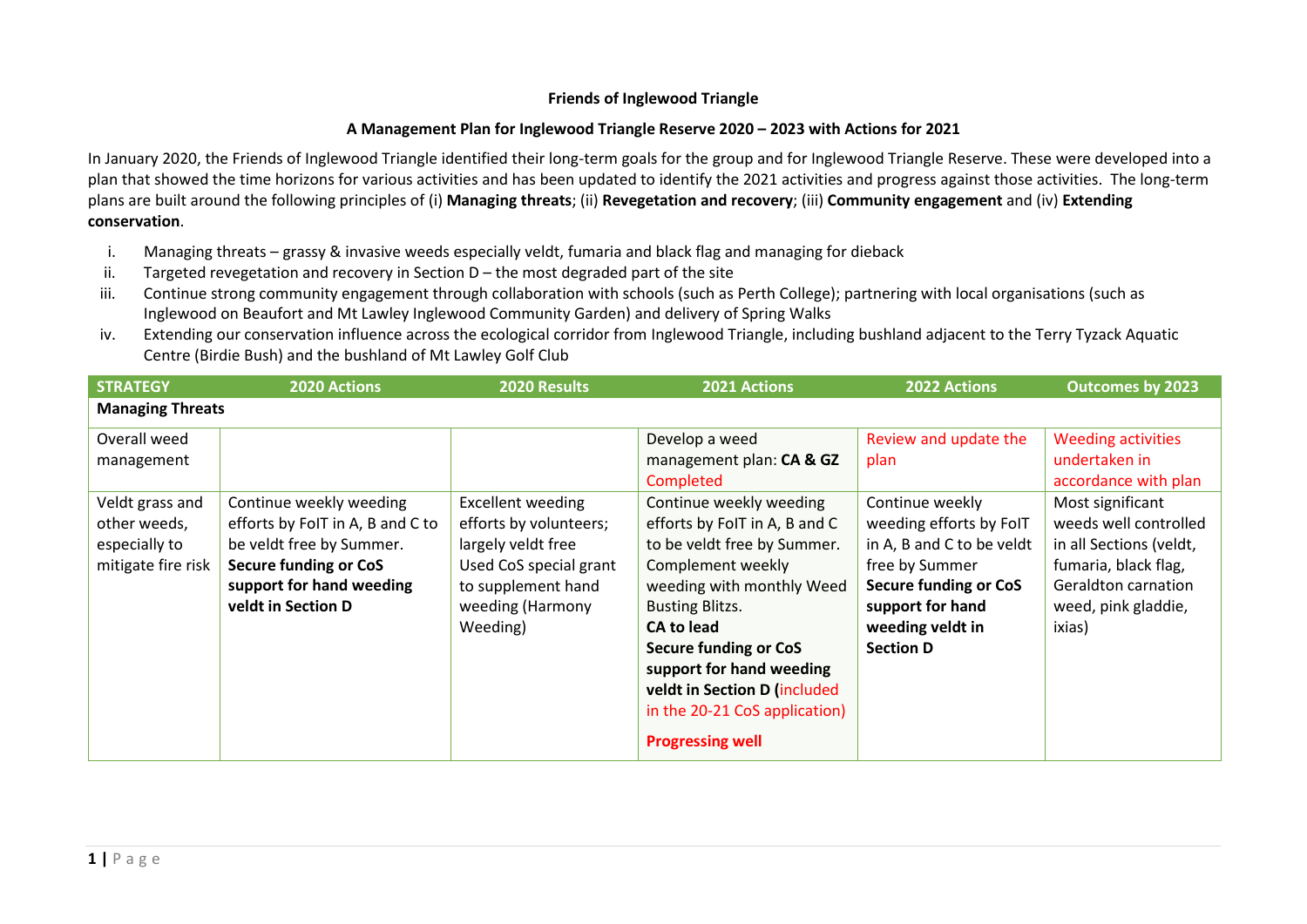| <b>STRATEGY</b>   | 2020 Actions                          | 2020 Results                     | 2021 Actions                                           | 2022 Actions              | <b>Outcomes by 2023</b>     |
|-------------------|---------------------------------------|----------------------------------|--------------------------------------------------------|---------------------------|-----------------------------|
| <b>Black Flag</b> | Develop plan for removal of           | Spraying not carried out         | Implement a Black Flag                                 | Continue or persevere     | <b>Effective strategies</b> |
|                   | <b>Black Flag from degraded</b>       | (CoS missed the July             | removal program based on                               | with Black Flag removal   | trialled with               |
|                   | parts of D and source the             | holidays window)                 | pilot actions                                          | program                   | substantial progress to     |
|                   | resources to implement.               | Steam weeding carried            | <b>Secure funding support</b>                          |                           | reduce presence of          |
|                   | Trial hand sieving corms in           | out experimentally in D,         | CoS indicate steam weeding                             |                           | <b>Black Flag</b>           |
|                   | target areas, investigate             | reports of good results          | might be effective;                                    |                           |                             |
|                   | removal of soil overburden.           | at Star Swamp                    | encourage them to test at                              |                           |                             |
|                   | Secure funding to test spray          | Some hand sieving                | Inglewood Triangle                                     |                           |                             |
|                   | with Metsulphuron and to              | carried out; check               | CoS has carried out steam                              |                           |                             |
|                   | remove soil overburden                | impact ~ June 2021               | weeding; FoIT have persisted                           |                           |                             |
|                   |                                       |                                  | May - October with hand                                |                           |                             |
|                   |                                       |                                  | removal of Black Flag                                  |                           |                             |
|                   |                                       |                                  | <b>Excellent results</b>                               |                           |                             |
| Include other     |                                       |                                  | Review management options                              | Persevere with removal    | <b>Effective strategies</b> |
| intractable       |                                       |                                  | for freesias, ursinias and                             | of freesias, ursinias and | trialled with progress      |
| weeds             |                                       |                                  | bridal creeper and find a way                          | bridal creeper.           | to reduce presence of       |
|                   |                                       |                                  | of adding them into our                                |                           | freesias, ursinias and      |
|                   |                                       |                                  | annual program. CA & GZ                                |                           | bridal creeper              |
|                   |                                       |                                  | <b>Hand removal of Bridal</b>                          |                           |                             |
|                   |                                       |                                  | Creeper (rhizome removal)                              |                           |                             |
| <b>Dieback</b>    | Implement CEP Grant:                  | $\boxtimes$ CEP grant fully      | Initiate the Citizen Science                           | Citizen Science           | Ensure that we have         |
| treatment         | spraying with phytospray<br>$\bullet$ | implemented, report              | project to monitor tree                                | monitoring of tree        | taken all steps             |
|                   | new boot cleaning<br>$\bullet$        | completed and                    | health supported by                                    | health continues          | possible to halt the        |
|                   | stations                              | accepted, all funds              | <b>Volunteer Grant:</b>                                | (Volunteer Grant)         | spread of dieback in        |
|                   | Training program<br>$\bullet$         | acquitted including              | training workshop 1 <sup>st</sup> quarter              |                           | the reserve.                |
|                   | Citizen Science monitoring of         | purchase of                      | then commence 2 <sup>nd</sup> quarter                  |                           | Phosphite treatment         |
|                   | tree health (Volunteer Grant)         | GPS unit;                        | Section C needs extensive                              |                           | established to a 3          |
|                   |                                       | $\boxtimes$ Soil testing carried | phosphite treatment;                                   |                           | yearly cycle.               |
|                   | Identify dieback prevention           | out by CoS. NOTE:                | included in 20-21 CoS Grant<br>- DONE                  |                           | Report on tree health       |
|                   | measures not managed via              | significant spread of            |                                                        |                           | in Inglewood Triangle       |
|                   | grants and propose them to            | Dieback since 2018.              | Carry out a Dieback                                    |                           |                             |
|                   | CoStirling (soil testing for          | $\boxtimes$ Internal fencing     | Interpretive workshop to<br>further build awareness in |                           |                             |
|                   | Phytophera, complete the              | completed by CoS                 |                                                        |                           |                             |
|                   | internal fencing)                     |                                  | members - DONE                                         |                           |                             |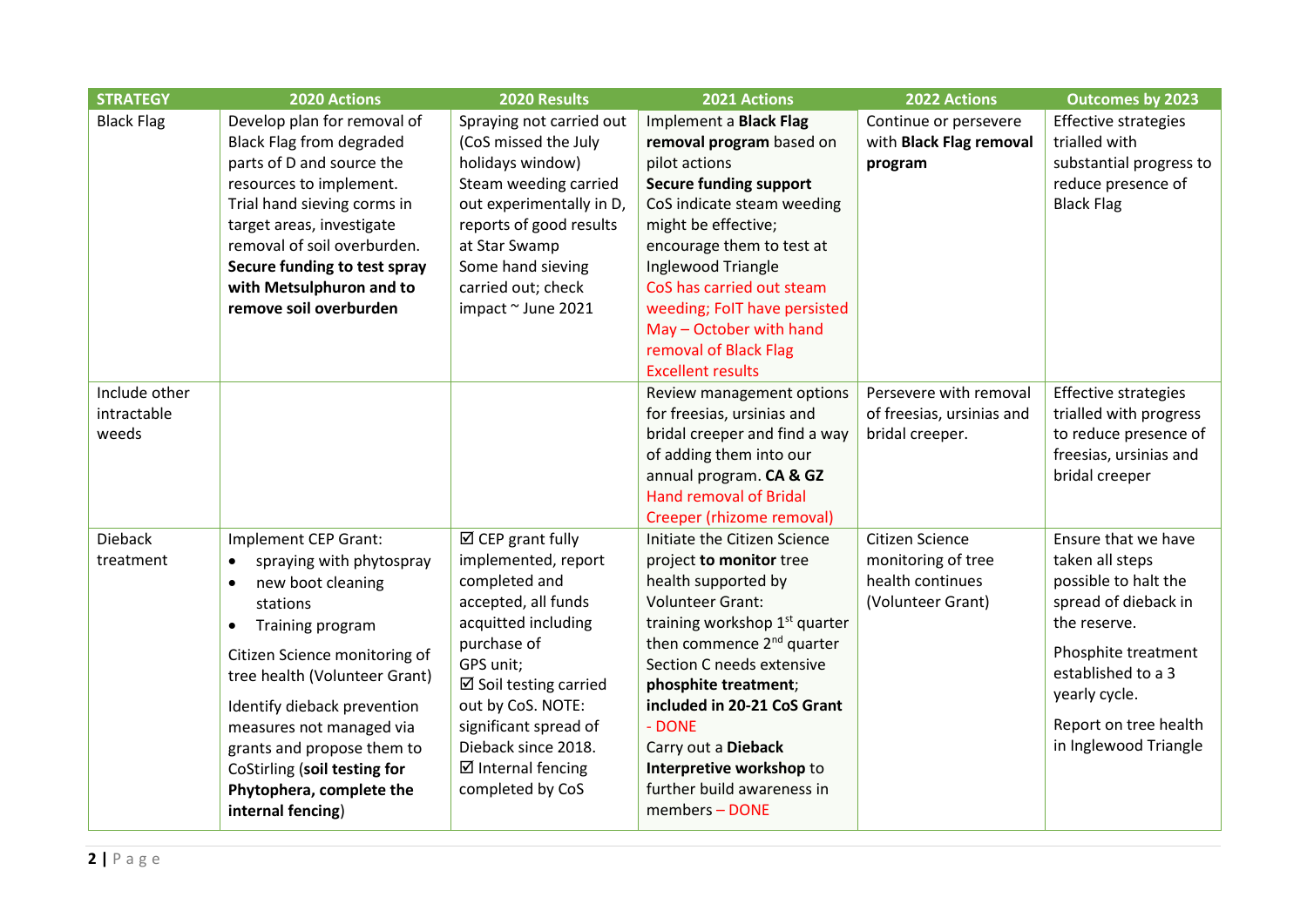| <b>STRATEGY</b>                                                                                                                                                                                       | 2020 Actions                                                                                                                                                                                                                                                                                                                                | 2020 Results                                                                                                                                                                              | 2021 Actions                                                                                                                                                                                                                                                                                                                                                                                                                                              | 2022 Actions                                                                                                            | <b>Outcomes by 2023</b>                                                                                                                                   |
|-------------------------------------------------------------------------------------------------------------------------------------------------------------------------------------------------------|---------------------------------------------------------------------------------------------------------------------------------------------------------------------------------------------------------------------------------------------------------------------------------------------------------------------------------------------|-------------------------------------------------------------------------------------------------------------------------------------------------------------------------------------------|-----------------------------------------------------------------------------------------------------------------------------------------------------------------------------------------------------------------------------------------------------------------------------------------------------------------------------------------------------------------------------------------------------------------------------------------------------------|-------------------------------------------------------------------------------------------------------------------------|-----------------------------------------------------------------------------------------------------------------------------------------------------------|
| Site specific<br>signage that<br>welcomes,<br>informs,<br>educates and<br>engages<br>community in<br>conservation                                                                                     | Propose site specific signage                                                                                                                                                                                                                                                                                                               | Success in name change<br>to Inglewood Triangle<br>Reserve (from Walter,<br>Hamer, Eighth Reserve)<br>Site specific signage<br>included in 2021 CoS<br>grant application                  | Working group established<br>to develop and initiate a<br>signage plan: SC, VD, TR and<br><b>RDA-DONE</b><br>Provision for Dieback specific<br>signage in CoS 20-21 grant<br>Resolve 'signage clutter' and<br>installation issues with CoS.<br><b>IN PROGRESS</b>                                                                                                                                                                                         | Any further activities to<br>implement the signage<br>plan                                                              | Increased appreciation<br>and appropriate use of<br>Inglewood Triangle.<br>Increased community<br>engagement in<br>conservation of<br>Inglewood Triangle. |
| <b>Revegetation and recovery</b>                                                                                                                                                                      |                                                                                                                                                                                                                                                                                                                                             |                                                                                                                                                                                           |                                                                                                                                                                                                                                                                                                                                                                                                                                                           |                                                                                                                         |                                                                                                                                                           |
| Revegetation in<br>progress                                                                                                                                                                           | Continue summer watering<br>(2019/20) in Sections B and C.                                                                                                                                                                                                                                                                                  | ☑ Completed<br>Dasypogons planted<br>into C & D and are being<br>watered weekly                                                                                                           | Continue watering<br>Dasypogons<br>TR to lead DONE                                                                                                                                                                                                                                                                                                                                                                                                        | Weekly watering of the<br>new "tip" of the<br>Triangle (to May 2022)                                                    |                                                                                                                                                           |
| Targeted<br>revegetation in<br>D: dealing with<br>black flag in a<br>defined area;<br>identifying the<br>plants most<br>suitable for the<br>site and<br>developing a<br>planting and<br>watering plan | Develop a plan for<br>revegetating the areas that<br>will be treated for Black Flag<br>(with a planting date of 2022)<br>This will include assessing the<br>value of watering seedlings<br>beyond first year; the use of<br>mulch and a preferred plant<br>list to guide purchase of stock<br>with the aim of maximising<br>survival rates. | Spoil removal from part<br>of Section D is in<br>progress - contractor<br>quote accepted;<br>additional funding is<br>being secured; spoil<br>removal scheduled for<br>$1st$ quarter 2021 | Spoil removal scheduled for<br>1 <sup>st</sup> quarter 2021; contractor<br>is CoS approved.<br>TR to lead DONE<br>Plant selection appropriate<br>for the site characteristics<br>for 2022 planting season,<br>with some limited planting in<br>Winter 2021 in parts of B.<br>Working group established:<br>CR, CA and GZ. IN PROGRESS<br>Investigate sourcing<br>seedlings from Murdoch<br>TAFE nursery - TBC<br>Investigate options for<br>$mulch - TBC$ | Targeted planting in<br>Section D in late June.<br>Summer watering from<br>October<br>Applying mulch to<br>planted area | A revegetation<br>program is in place for<br>Section D<br>A Summer watering<br>program is in place for<br>Section D                                       |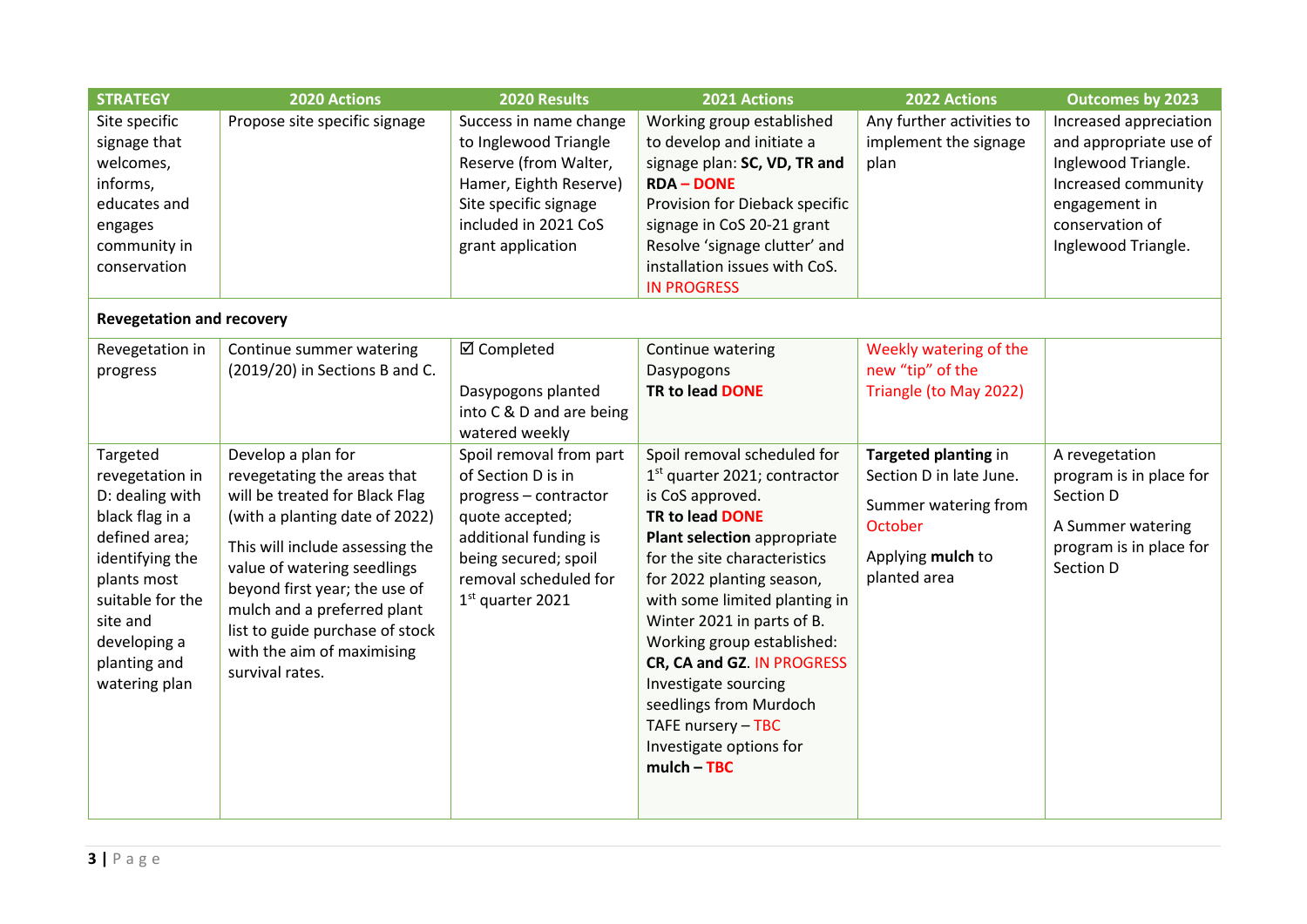| <b>STRATEGY</b>                                                                    | 2020 Actions                                                                                                                             | 2020 Results                                                                                                          | 2021 Actions                                                                                                                                                                                                                                                                                                                                                                    | 2022 Actions                                                                                                | <b>Outcomes by 2023</b>                                                     |  |
|------------------------------------------------------------------------------------|------------------------------------------------------------------------------------------------------------------------------------------|-----------------------------------------------------------------------------------------------------------------------|---------------------------------------------------------------------------------------------------------------------------------------------------------------------------------------------------------------------------------------------------------------------------------------------------------------------------------------------------------------------------------|-------------------------------------------------------------------------------------------------------------|-----------------------------------------------------------------------------|--|
| <b>Community engagement</b>                                                        |                                                                                                                                          |                                                                                                                       |                                                                                                                                                                                                                                                                                                                                                                                 |                                                                                                             |                                                                             |  |
| Perth College<br><b>Kindy Class</b><br>collaboration<br>Liaison with<br><b>ECU</b> | Continue as much as possible<br>given pandemic conditions.                                                                               | 3 visits possible in 2020<br>plus a return morning<br>tea in December                                                 | Continue with approx. 6<br>visits per year<br><b>CA &amp; CR to coordinate</b><br><b>8 VISITS IN 2021</b><br>Liaison with staff at ECU<br>DB to lead TBC                                                                                                                                                                                                                        | Continue with ~6 visits<br>pa<br>Involve PC in planting                                                     | Continue with ~6 visits<br>pa, with PC involved in<br>planting and watering |  |
| Community<br>Engagement<br>Program:<br>Deliver guided<br>Spring walks<br>Sep - Nov | Plan developed (and trialled)<br>in 2020; with intention to be<br>an annual series from 2021.<br><b>Secure funding or CoS</b><br>support | CoS funding support<br>secured<br>8 walks conducted and<br>evaluated; shirts and<br>resources funded<br>through grant | Deliver guided spring walk<br>program at Inglewood<br>Triangle, implementing<br>recommendations of 2020<br>trial evaluation.<br>AB to coordinate<br><b>COMPLETED</b>                                                                                                                                                                                                            | Spring Walk/s and/or<br>other community<br>engagement activities<br>based on evaluation of<br>2021 program' | Four guided spring<br>walks annually at<br>Inglewood Triangle               |  |
| Enhanced<br>signage that<br>both educates<br>and protects                          | Rename the site 'Inglewood<br>Triangle' - in progress by City<br>of Stirling.<br>Propose site specific<br>interpretive signage           | Has been approved by<br>CoS and both signs have<br>been changed                                                       | Working group established:<br>SC, VD, TR and RDA<br>Achieve CoS support for<br>installation of site-specific<br>interpretive signage<br>Seek external funding for<br>Shelter with information<br>boards through local MP's<br>office (Stronger<br><b>Communities Programme</b><br>Round 6)<br>CR to lead grant applicn<br><b>UNSUCCESSFUL</b><br><b>APPLYING AGAIN FOR 2022</b> | If funded, project<br>manage installation of a<br>Shelter and interpretive<br>signage                       | Enhanced<br>presentation of<br>natural assets.                              |  |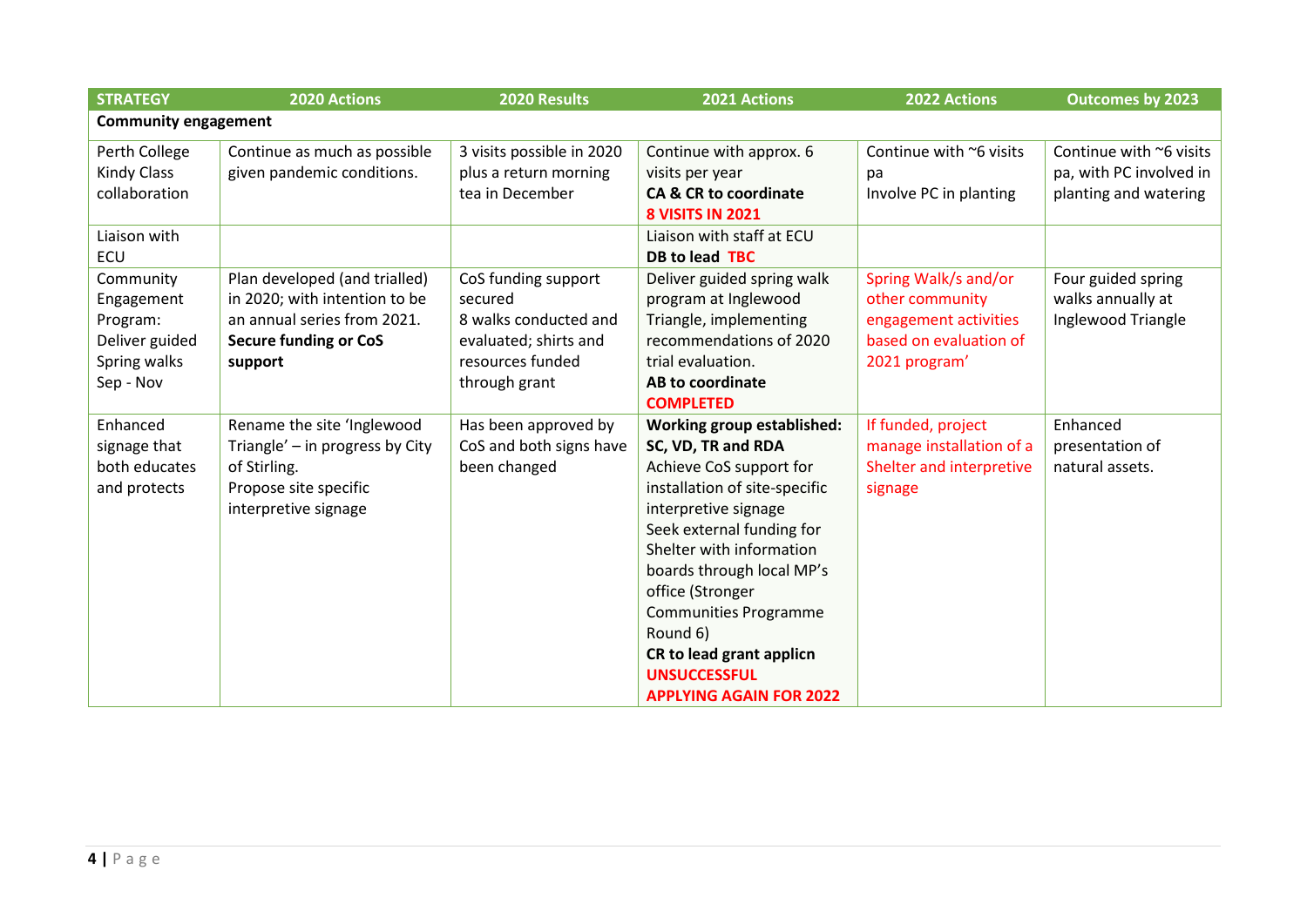| <b>STRATEGY</b>                         | 2020 Actions                   | 2020 Results              | 2021 Actions                   | 2022 Actions            | <b>Outcomes by 2023</b>      |
|-----------------------------------------|--------------------------------|---------------------------|--------------------------------|-------------------------|------------------------------|
| City of Stirling                        |                                |                           | Provide input into CoS plans   |                         | Appropriate species          |
| Verge Tree                              |                                |                           | to plant verge trees around    |                         | were selected and            |
| Planting                                |                                |                           | the perimeter of Inglewood     |                         | have shown good              |
| program                                 |                                |                           | Triangle ranging from          |                         | survival rates after         |
|                                         |                                |                           | species selection through to   |                         | first two summers            |
|                                         |                                |                           | supporting community           |                         |                              |
|                                         |                                |                           | planting activities            |                         |                              |
|                                         |                                |                           | <b>COMPLETED</b>               |                         |                              |
| <b>Extending conservation influence</b> |                                |                           |                                |                         |                              |
| Extend our                              |                                | Developed a               | Joint Clean Up Australia Day   | Continue joint Clean Up | <b>Included Golf Club</b>    |
| reach to Mt                             |                                | relationship with Mt      | at Golf Club 7 March 2021      | Implement successful    | volunteers in any            |
| Lawley Golf                             |                                | Lawley Golf Club with     | Joint grant applications       | grants; continue to     | training on weed             |
| Club                                    |                                | plans to do a joint Clean | planned (eg State NRM)         | apply for joint grant   | identification and           |
|                                         |                                | Up Australia Day at the   | PStJ, RDA, CR                  | funding                 | removal and other            |
|                                         |                                | Golf Club                 | <b>COMPLETED</b>               | Use State NRM grant to  | subjects of mutual           |
|                                         |                                |                           |                                | develop collaboration   | interest                     |
| Extend our                              | Clean Up Australia Day (1      | Some involvement in       | Develop a plan for Birdie      | Use State NRM grant to  | Extended our                 |
| reach to Birdie                         | March) held at Birdie Bush,    | the formation of a        | Bush that integrates with      | support continued       | conservation influence       |
| Bush (bushland                          | local MP attended              | Friends of Coolbinia      | plans by MLGC                  | community engagement    | to other bushlands -         |
| at TT Centre)                           | Develop a plan for Birdie Bush | <b>Bushland</b>           | Consult with CoS               |                         | such as Birdie Bush;         |
|                                         | in conjunction with CoS.       |                           | Use funding support            |                         | the golf clubs.              |
|                                         | Provide bushland advice to     |                           | provided by Millman / Baker    |                         | Contributed to City of       |
|                                         | The WA Golf Club               |                           | grant to initiate the plan.    |                         | <b>Stirling Local</b>        |
|                                         |                                |                           | SC, T, CR, CA, DB, PStJ        |                         | <b>Biodiversity Strategy</b> |
|                                         |                                |                           | <b>BUSHLAND DISCOVERY DAY</b>  |                         |                              |
|                                         |                                |                           | <b>HELD 29 SEPTEMBER</b>       |                         |                              |
|                                         |                                |                           | <b>JOINT STATE NRM GRANT</b>   |                         |                              |
|                                         |                                |                           | <b>SUBMITTED AND PARTIALLY</b> |                         |                              |
|                                         |                                |                           | <b>FUNDED</b>                  |                         |                              |
| iNaturalist                             | Continue to populate the site  | Turtle frogs Nov 2020     | Continue to populate site      |                         |                              |
|                                         |                                | iNaturalist: 202 obs, 149 | GZ, JC                         |                         |                              |
|                                         |                                | species, 4 people         |                                |                         |                              |
|                                         |                                |                           |                                |                         |                              |